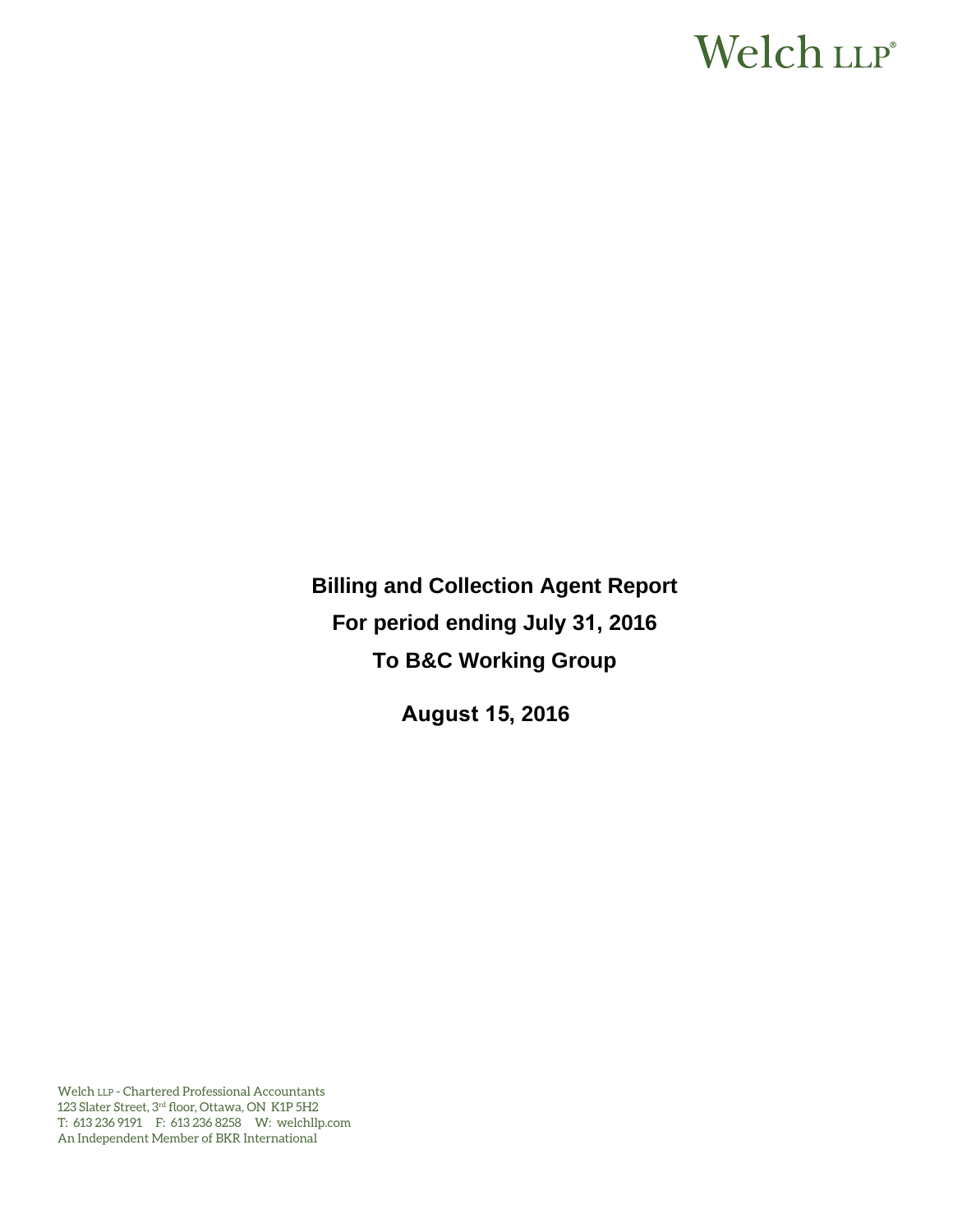# **NANPA FUND STATEMENT OF FINANCIAL POSITION July 31, 2016**

| <b>Assets</b><br>Cash Balance in bank account           |               | \$ |            |
|---------------------------------------------------------|---------------|----|------------|
|                                                         |               |    | 1,854,996  |
| Receivable from US Carriers                             | 203,213       |    |            |
| Receivable from Canada                                  | 8,929         |    |            |
| Receivable from Caribbean countries                     | 545           |    |            |
| Receivables forwarded to Treasury for collection        | 49,026        |    |            |
| Allowance for uncollectible accounts                    | (59, 200)     |    | 202,513    |
| <b>Total assets</b>                                     |               |    | 2,057,509  |
| <b>Less:</b> Accrued liabilities (see below for makeup) |               |    | (500, 620) |
| <b>Fund balance</b>                                     |               | S  | 1,556,889  |
| <b>Makeup of Accrued Liabilities</b>                    |               |    |            |
| Welch LLP                                               | 28,336        |    |            |
| <b>NEUSTAR Pooling 1K Block</b>                         | 277,549       |    |            |
| <b>NEUSTAR NANP Administration</b>                      | 189,885       |    |            |
| Data Collection Agent - USAC                            | 4,850         |    |            |
|                                                         | \$<br>500,620 |    |            |

**\*\*\*\*\*\*\*\*\*\*\*\*\*\*\*\*\*\*\*\*\*\*\*\*\*\*\*\*\*\*\*\*\*\*\*\*\*\*\*\*\*\*\*\*\*\*\*\*\*\*\*\*\*\*\*\*\*\*\*\*\*\*\*\*\*\*\*\*\*\*\*\*\*\*\*\*\***

FCC Public Notice regarding the proposed NANP fund size estimate and contribution factor for October 2016 to September 2017 was released on August 8, 2016.

Change order #2 re: Pooling Administration that was issued in July was for the following: Changes to the INC forms based on Issue 497: VoIP Service Provider's access requiremens for NANP resource assignments and Issue 797: Updates to the INC Guideline Forms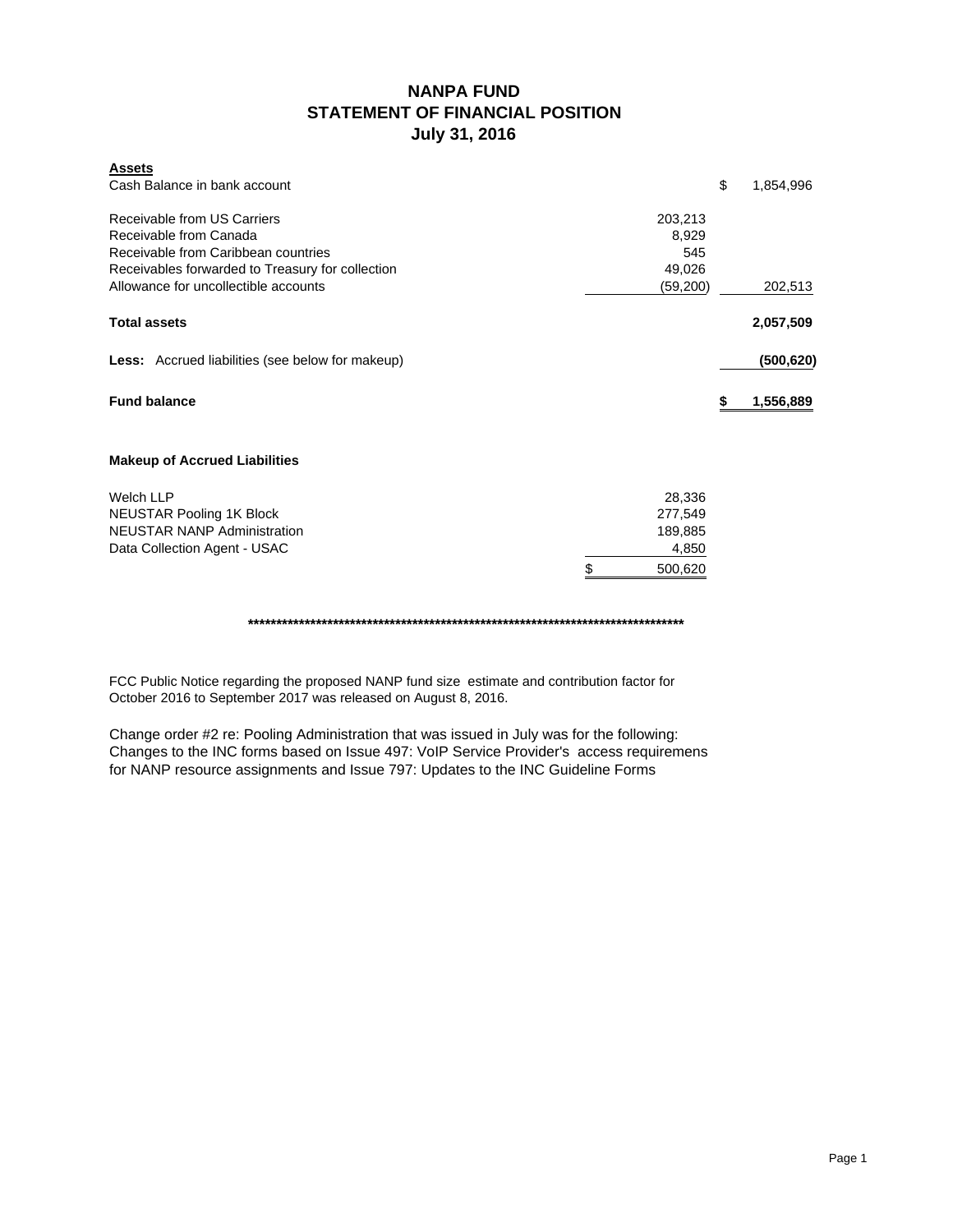#### **NANPA FUND FORECASTED STATEMENT OF CHANGES IN FUND BALANCE JULY 2015 TO SEPTEMBER 2016**

|                                          |            |                      |                      |                                   |                      |                      |                      | Actual               |                      |                      |                           |                      |                      |                      | <b>Budget</b>      |                    |                    |                   | <b>Variance between</b><br>forecasted results |
|------------------------------------------|------------|----------------------|----------------------|-----------------------------------|----------------------|----------------------|----------------------|----------------------|----------------------|----------------------|---------------------------|----------------------|----------------------|----------------------|--------------------|--------------------|--------------------|-------------------|-----------------------------------------------|
|                                          |            | <b>Jul-15</b>        | Aug-15               | Sep-15                            | Oct-15               | <b>Nov-15</b>        | <b>Dec-15</b>        | $Jan-16$             | Feb-16               | Mar-16               | Apr-16                    | Mav-16               | <b>Jun-16</b>        | Jul-16               | Aug-16             | Sep-16             | <b>Total</b>       | <b>Budget</b>     | and budget at Sept<br>30/16                   |
| Revenue                                  |            |                      |                      |                                   |                      |                      |                      |                      |                      |                      |                           |                      |                      |                      |                    |                    |                    |                   |                                               |
| <b>International Contributions</b>       |            |                      |                      |                                   |                      |                      |                      |                      |                      |                      |                           |                      |                      |                      |                    |                    |                    |                   |                                               |
| Canada<br>Caribbean countries            | (1)<br>(1) | 17,860<br>27.943     | 8,930<br>$\sim$      | 8,930<br><b>Contract Contract</b> | 8,930<br>$\sim 100$  | 8,930<br>$\sim 100$  | 8,930                | 8,930<br>$\sim$      | 8,929<br>$\sim$      | 8,929<br>$\sim$      | 8,929<br>$\sim$ 100 $\mu$ | 8,929<br>$\sim$      | 8,929<br>$\sim 100$  | 8,929<br>$\sim$      | 8,929<br>$\sim$    | $\sim$             | 133,943<br>27,943  | 133,943<br>27,943 |                                               |
| <b>Total International Contributions</b> |            | 45,803               | 8.930                | 8,930                             | 8,930                | 8,930                | 8.930                | 8,930                | 8.929                | 8,929                | 8.929                     | 8.929                | 8.929                | 8.929                | 8.929              | $\sim$             | 161,886            | 161,886           |                                               |
| Domestic Contributions - US carriers     | (1)        | 4,038,482            | 201,264              | 217,020                           | 201,871              | 199,904              | 198,150              | 200,430              | 204,946              | 202,299              | 204,297                   | 187,714              | 204,837              | 204,187              | 204,024            |                    | 6,669,425          | 6,653,548         | 15,877                                        |
| Late filing fees for Form 499A           | (2)        | 28,900)              | 12,300               | 33,600                            | 1,600)               | 3,100)               | 18,020)              | 24,320               | 1,500                | 1,200                | 600                       | 1,400                | 3,500                | 900                  |                    | 90,700             | 93,800             | 80,000            | 13,800                                        |
| Interest income                          | (3)        | 350                  | 660                  | 623                               | 401                  | 396                  | 411                  | 503                  | 346                  | 301                  | 265                       | 228                  | 240                  | 158                  | 416                | 416                | 5,714              | 6,250             | (536)                                         |
| <b>Total revenue</b>                     |            | 4.055.735            | 198,554              | 260,173                           | 209,602              | 206,130              | 189,471              | 234,183              | 215,721              | 212,729              | 214,091                   | 198,271              | 217,506              | 214.174              | 213,369            | 91.116             | 6.930.825          | 6.901.684         | 29,141                                        |
|                                          |            |                      |                      |                                   |                      |                      |                      |                      |                      |                      |                           |                      |                      |                      |                    |                    |                    |                   |                                               |
| <b>Expenses</b>                          |            |                      |                      |                                   |                      |                      |                      |                      |                      |                      |                           |                      |                      |                      |                    |                    |                    |                   |                                               |
| <b>NANPA Administration</b>              | (4)        | 181,724              | 183,408              | 182,926                           | 182,999              | 181,497              | 184,095              | 181,497              | 181,497              | 184,801              | 212,850                   | 181,497              | 182,326              | 189,885              | 185,137            | 185,137            | 2,781,276          | 2,777,061         | 4,215                                         |
| 1K Block Pooling                         | (5)        | 253,919              | 266,971              | 270,119                           | 268,620              | 264,362              | 266,061              | 264,343              | 264,801              | 265,729              | 284,393                   | 264,679              | 264,904              | 277,549              | 265,240            | 265,240            | 4,006,930          | 3,978,606         | 28,324                                        |
| <b>Billing and Collection</b>            |            |                      |                      |                                   |                      |                      |                      |                      |                      |                      |                           |                      |                      |                      |                    |                    |                    |                   |                                               |
| Welch LLP<br>Data Collection Agent       | (6)<br>(7) | 28,336<br>4.935      | 28,336<br>4,935      | 28,336<br>4,952                   | 28,336<br>4.935      | 28,336<br>4,935      | 28,336<br>4,935      | 28,336<br>7,115      | 28,336<br>5,328      | 28,336<br>5,328      | 28,336<br>5,357           | 28,336<br>5,328      | 28,336<br>5,328      | 28,336<br>5.328      | 28,336<br>4.850    | 28,336<br>4.850    | 425,040<br>78,439  | 425,040<br>72,750 | 5,689                                         |
| <b>Annual Operations Audit</b>           | (8)        | $\sim$               | $\sim$               | 45,200                            | $\sim$ $-$           | $\sim$ $-$           | $\sim$               | $\sim$               |                      | $\sim$               | $\sim$                    |                      | $\sim$               | $\overline{a}$       |                    | $\sim$             | 45,200             | 46,000            | (800)                                         |
| <b>Bank Charges</b>                      | (9)        | 2.407                | 6,727                | 4,248                             | 3.375                | 2,912                | 3.055                | 2,645                | 2.340                | 2,043                | 2.624                     | 2.565                | 2,097                | 3,204                | 3.166              | 3.166              | 46,574             | 47,500            | (926)                                         |
| Carrier Audits                           | (10)       | $\sim$               | $\sim$               | $\sim$                            | $\sim$               | $\sim$               | $\sim$               |                      |                      |                      |                           |                      |                      |                      |                    |                    |                    | 375,000           | (375,000)                                     |
| Bad debt expense                         | (11)       | 18.975)              | 56.368)              | 68,512                            | 4,795)               | 209)                 | 38,377)              | 16,897               | 1,328)               | 1,807                | 732                       | 3,060                | 2.855                | 681                  | 2.666              | 2.666              | 20,176)            | 40,000            | (60, 176)                                     |
|                                          |            | 452,346              |                      |                                   |                      |                      |                      |                      |                      |                      |                           |                      |                      | 504,983              |                    |                    |                    |                   |                                               |
| <b>Total expenses</b>                    |            |                      | 434,009              | 604,293                           | 483,470              | 481,833              | 448,105              | 500,833              | 480,974              | 488,044              | 534,292                   | 485,465              | 485,846              |                      | 489,395            | 489,395            | 7,363,283          | 7,761,957         | (398, 674)                                    |
| Net revenue (expenses)                   |            | 3,603,389            | 235,455)             | 344,120)                          | 273,868)             | 275,703)             | 258,634)             | 266,650)             | 265,253)             | 275,315)             | 320,201)                  | 287,194) (           | 268,340) (           | 290,809)             | 276,026)           | 398,279)           | 432,458)           | 860,273)          | 427,815                                       |
| <b>Opening fund balance</b>              |            | 1,315,042            | 4,918,431            | 4.682.976                         | 4.338.856            | 4.064.988            | 3,789,285            | 3,530,651            | 3.264.001            | 2.998.748            | 2,723,433                 | 2,403,232            | 2,116,038            | 1,847,698            | 1,556,889          | 1,280,863          | 1,315,042          | 1,360,273         | (45, 231)                                     |
| <b>Closing fund balance</b>              |            | 4.918.431            | 4,682,976            | 4.338.856                         | 4,064,988            | 3,789,285            | 3.530.651            | 3.264.001            | 2.998.748            | 2,723,433            | 2,403,232                 | 2,116,038            | 1,847,698            | 1.556.889            | 1.280.863          | 882,584            | 882.584            | 500,000           | 382,584                                       |
| Fund balance makeup:                     |            |                      |                      |                                   |                      |                      |                      |                      |                      |                      |                           |                      |                      |                      |                    |                    |                    |                   |                                               |
| Contingency                              |            | 500,000<br>4.418.431 | 500,000<br>4.182.976 | 500,000<br>3.838.856              | 500,000<br>3.564.988 | 500,000<br>3.289.285 | 500,000<br>3.030.651 | 500,000<br>2.764.001 | 500,000<br>2.498.748 | 500,000<br>2,223,433 | 500,000<br>1.903.232      | 500,000<br>1.616.038 | 500,000<br>1.347.698 | 500,000<br>1.056.889 | 500,000<br>780,863 | 500,000<br>382.584 | 500,000<br>382.584 | 500,000           |                                               |
| Surplus                                  |            | 4.918.431            | 4.682.976            | 4.338.856                         | 4.064.988            | 3.789.285            | 3.530.651            | 3.264.001            | 2.998.748            | 2.723.433            | 2.403.232                 | 2.116.038            | 1.847.698            | 1.556.889            | 1.280.863          | 882.584            | 882.584            | 500,000           |                                               |

**(1)** The US carrier contributions for the period from July 2015 to September 2016 and the International contributions are based upon actual billings.

(2) These fees represent the \$100 late filing fee charged to those companies that do not file the Form 499A by the due date.

**(3)** Interest income projections are estimates

**(4)** The cost for NANP Administration is based on the contract awarded in 2013. The contract expires in July 2017.

(5) The cost for 1K Block Pooling Administration is based on a four-year contract expiring July 14, 2017 with a six-month transition period to January 14, 2018.

**(6)** The cost of B&C Agent is based on the interim contract with Welch LLP in force until December 31, 2016.

**(7)** The expense for the Data Collection Agent is based on an estimate of costs by USAC for the 2015 calendar year.

**(8)** The expense for the annual operations audit performed by Ernst & Young LLP is based on the quote given.

**(9)** Bank fees are an expense to the Fund.

**(10)** The budget allowed \$375,000 for carrier audits.

**(11)** The allowance covers all accounts considered potentially uncollectible at July 31, 2016.

**Assumptions: Reconciliation of forecast at September 30, 2016 to budget**

| Budgeted fund balance at September 30/16 - contingency                                                | 500,000   |
|-------------------------------------------------------------------------------------------------------|-----------|
| Decrease in fund balance between budget period (December 2014) and June 2015                          | (45, 231) |
| Additional billings over estimate from budget                                                         | 15,877    |
| Late filing fees (reversal) for Form 499A                                                             | 13,800    |
| Underestimate of interest earned to date compared to budget                                           | (536)     |
| NANP Admin - difference between budget and actual contract awarded due to variable travel costs       | 24.827    |
| NANP Admin - change orders issued                                                                     | (29, 042) |
| Additional billings from B & C Agent due to renewal of contract                                       |           |
| Data Collection fees - Adjustment to actual from budget                                               | (5,689)   |
| Bad debts - Adjustment to actual from budget                                                          | 60,176    |
| IK Block Pooling - difference between budget and actual contract awarded due to variable travel costs | (13,801)  |
| Pooling change orders                                                                                 | (14, 523) |
| Carrier audits that will not be performed                                                             | 375,000   |
| Operations Audit - Adjustment to actual from budget                                                   | 800       |
| Bank fees - Adjustment to actual from budget                                                          | 926       |
| Forecasted fund balance at September 30/16                                                            | 882,584   |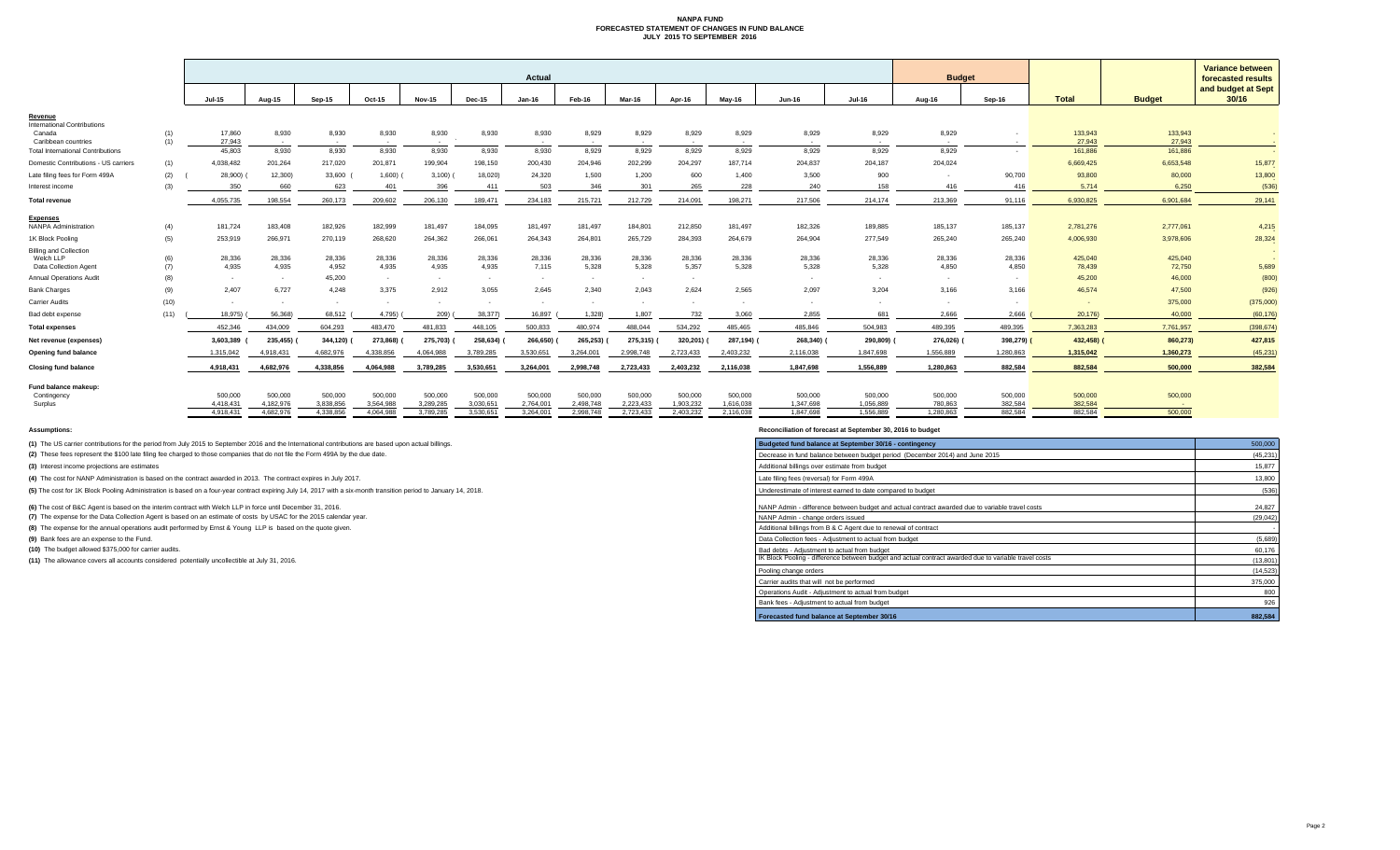#### **NANPA FUND FORECASTED STATEMENT OF CHANGES IN FUND BALANCE OCTOBER 2016 TO SEPTEMBER 2017**

|                                                                            |            | <b>Projection based on budget</b> |                                   |                                   |                                   |                                   |                                   |                                   |                                    |                                 |                               |                               |                                 |
|----------------------------------------------------------------------------|------------|-----------------------------------|-----------------------------------|-----------------------------------|-----------------------------------|-----------------------------------|-----------------------------------|-----------------------------------|------------------------------------|---------------------------------|-------------------------------|-------------------------------|---------------------------------|
|                                                                            |            | Oct-16                            | <b>Nov-16</b>                     | Dec-16                            | <b>Jan-17</b>                     | Feb-17                            | Mar-17                            | Apr-17                            | May-17                             | <b>Jun-17</b>                   | <b>Jul-17</b>                 | Aug-17                        | Sep-17                          |
| <b>Projected Revenue</b>                                                   |            |                                   |                                   |                                   |                                   |                                   |                                   |                                   |                                    |                                 |                               |                               |                                 |
| <b>International Contributions</b><br>Canada<br>Caribbean countries        | (1)<br>(1) | 9,742<br>24,439                   | 9,742<br>$\sim$                   | 9,742                             | 9,741<br>$\sim$                   | 9,741                             | 9,741                             | 9,741                             | 9,741                              | 9,741                           | 9,741                         | 9,741<br>$\sim$               | 9,741                           |
| <b>Total International Contributions</b>                                   |            | 34,181                            | 9.742                             | 9,742                             | 9.741                             | 9.741                             | 9,741                             | 9,741                             | 9,741                              | 9.741                           | 9,741                         | 9,741                         | 9,741                           |
| Domestic Contributions - US carriers                                       | (1)        | 3,377,478                         | 217,968                           | 217,968                           | 217,968                           | 217,968                           | 217,968                           | 217,968                           | 217,968                            | 217,968                         | 217,967                       | 217,967                       | 217,967                         |
| Late filing fees for Form 499A                                             | (2)        |                                   |                                   |                                   |                                   |                                   | $\blacksquare$                    |                                   |                                    |                                 |                               |                               | 80,000                          |
| Interest income                                                            | (3)        | 417                               | 417                               | 417                               | 417                               | 417                               | 417                               | 417                               | 417                                | 416                             | 416                           | 416                           | 416                             |
| Total projected revenue                                                    |            | 3,412,076                         | 228,127                           | 228,127                           | 228,126                           | 228,126                           | 228,126                           | 228,126                           | 228,126                            | 228,125                         | 228,124                       | 228,124                       | 308,124                         |
| <b>Projected Expenses</b><br><b>NANPA Administration</b>                   | (4)        | 189.864                           | 189,864                           | 319,868                           | 189.864                           | 189,864                           | 189,864                           | 189,864                           | 189,864                            | 189,864                         | 195,561                       | 195,560                       | 195,560                         |
| 1K Block Pooling                                                           | (5)        | 258,989                           | 258,989                           | 258,989                           | 258,989                           | 258,989                           | 258,989                           | 258,989                           | 258,989                            | 258,989                         | 258,989                       | 258,989                       | 258,988                         |
| <b>Billing and Collection</b><br>Welch LLP<br>Data Collection Agent - USAC | (6)<br>(7) | 31,169<br>5,328                   | 31,169<br>5,328                   | 31,169<br>7,508                   | 31,169<br>5.754                   | 31,169<br>5,754                   | 31,169<br>5,754                   | 31,169<br>5,754                   | 31,169<br>5,754                    | 31,169<br>5,754                 | 31,169<br>5,754               | 31,169<br>5,754               | 31,169<br>5,754                 |
| <b>Annual Operations Audit</b>                                             | (8)        | $\overline{a}$                    | $\sim$                            | 47,000                            | $\sim$                            | $\overline{\phantom{a}}$          | $\blacksquare$                    |                                   |                                    | $\blacksquare$                  | $\overline{\phantom{a}}$      | $\sim$                        |                                 |
| <b>Bank Charges</b>                                                        | (9)        | 3,084                             | 3,084                             | 3,084                             | 3,084                             | 3,083                             | 3,083                             | 3,083                             | 3,083                              | 3,083                           | 3,083                         | 3,083                         | 3,083                           |
| <b>Carrier Audits</b>                                                      | (10)       | $\blacksquare$                    | $\sim$                            | $\blacksquare$                    | $\sim$                            | 300,000                           | $\blacksquare$                    | $\overline{\phantom{a}}$          | $\sim$                             | $\blacksquare$                  | $\blacksquare$                | $\overline{\phantom{a}}$      | $\sim$                          |
| Bad debt expense (recovery)                                                | (11)       | 3,334                             | 3,334                             | 3,334                             | 3,334                             | 3,333                             | 3,333                             | 3,333                             | 3,333                              | 3,333                           | 3,333                         | 3,333                         | 3,333                           |
| <b>Total projected expenses</b>                                            |            | 491,768                           | 491,768                           | 670,952                           | 492,194                           | 792,192                           | 492,192                           | 492,192                           | 492,192                            | 492,192                         | 497,889                       | 497,888                       | 497,887                         |
| Projected Net revenue (expenses)                                           |            | 2,920,308                         | 263,641)                          | 442,825)                          | 264,068)                          | 564,066) (                        | 264,066)                          | 264,066)                          | 264,066)                           | 264,067)                        | 269,765) (                    | 269,764) (                    | 189,763)                        |
| <b>Projected Opening fund balance</b>                                      |            | 882,584                           | 3,802,892                         | 3,539,251                         | 3,096,426                         | 2,832,358                         | 2,268,292                         | 2,004,226                         | 1,740,160                          | 1,476,094                       | 1,212,027                     | 942,262                       | 672,498                         |
| <b>Projected Closing fund balance</b>                                      |            | 3,802,892                         | 3,539,251                         | 3,096,426                         | 2,832,358                         | 2,268,292                         | 2,004,226                         | 1,740,160                         | 1,476,094                          | 1,212,027                       | 942,262                       | 672,498                       | 482,735                         |
| Projected Fund balance makeup:<br>Contingency<br>Surplus                   |            | 500,000<br>3,302,892<br>3,802,892 | 500,000<br>3,039,251<br>3,539,251 | 500,000<br>2,596,426<br>3,096,426 | 500,000<br>2,332,358<br>2,832,358 | 500,000<br>1,768,292<br>2,268,292 | 500,000<br>1,504,226<br>2,004,226 | 500,000<br>1,240,160<br>1,740,160 | 500,000<br>976,093.92<br>1,476,094 | 500,000<br>712,027<br>1,212,027 | 500,000<br>442,262<br>942,262 | 500,000<br>172,498<br>672,498 | 500,000<br>(17, 265)<br>482,735 |
|                                                                            |            |                                   |                                   |                                   |                                   |                                   |                                   |                                   |                                    |                                 |                               |                               |                                 |

#### **Assumptions:**

**(1)** The contribution for October 2016 - September 2017 is based on preliminary Form 499A figures provided by USAC in May 2016.

**(2)** These estimated fees represent the \$100 late filing fee charged to those companies that do not file the Form 499A by the due date.

**(3)** Interest income projections are estimates

(4) The cost of NANP administration is based on the contract in force until June 2017. Estimates are used for July to September 2017. \$130,000 is also added for potential change orders anticipated to be issued by Sep 2017.

**(5)** The cost for 1K Block Pooling Administration is based on the contract in force until July 14, 2017. Estimates based on the existing contract amounts are used for July 15, 2017 to September 30, 2017.

**(6)** The cost of B&C Agent is based on the current interim contract with Welch LLP in force until December 31, 2016 plus 10% as recommended by the FCC.

**(7)** The expense for the Data Collection Agent is based on estimate of costs by USAC.

**(8)** The cost of the annual operations audit is based on the cost of the prior year's history of billing from Ernst & Young LLP.

**(9)** Bank fees are an expense to the Fund and are estimated based on prior years' history.

**(10)** The budget allowed \$300,000 for carrier audits.

**(11)** The allowance covers all accounts considered potentially uncollectible.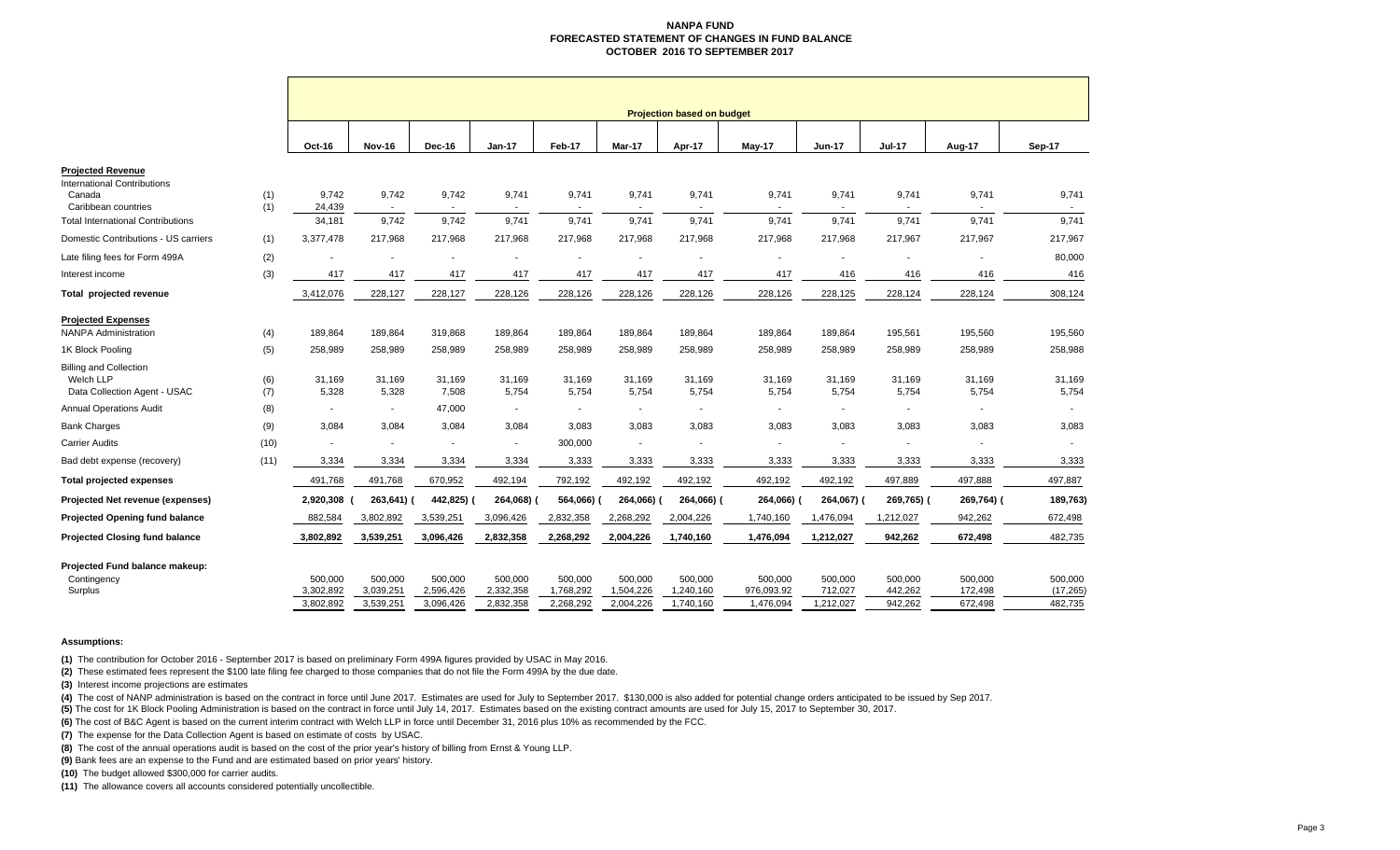#### **CURRENT AND FORECASTED LIABILITIES**

|                                                                                           |                        |                                    | Current       |         |               |         |                          |               |               |
|-------------------------------------------------------------------------------------------|------------------------|------------------------------------|---------------|---------|---------------|---------|--------------------------|---------------|---------------|
|                                                                                           |                        |                                    | <b>Jul-16</b> | Aug-16  | <b>Sep-16</b> | Oct-16  | <b>Nov-16</b>            | <b>Dec-16</b> | <b>Jan-17</b> |
| <b>NEUSTAR - NANPA Administration contract</b>                                            |                        |                                    | 189,885       | 185,137 | 185,137       | 189,864 | 189,864                  | 319,868       | 189,864       |
| - Payment authorized by the FCC in July<br>June 2016                                      | \$<br>182,326          |                                    |               |         |               |         |                          |               |               |
| - Authorization by the FCC has not been received for payment                              |                        |                                    |               |         |               |         |                          |               |               |
| <b>July 2016</b>                                                                          |                        | \$<br>189,885                      |               |         |               |         |                          |               |               |
| <b>NEUSTAR - Block Pooling</b>                                                            |                        |                                    | 277,549       | 265,240 | 265,240       | 258,989 | 258,989                  | 258,989       | 258,989       |
| - Payment authorized by the FCC in July<br>June 2016                                      | \$<br>264,904          |                                    |               |         |               |         |                          |               |               |
| - Authorization by the FCC has not been received for payment<br>CO #2<br><b>July 2016</b> |                        | \$<br>14,523<br>263,026<br>277,549 |               |         |               |         |                          |               |               |
| Welch LLP - Billing & Collection Agent                                                    |                        |                                    | 28,336        | 28,336  | 28,336        | 31,169  | 31,169                   | 31,169        | 31,169        |
| - Payment authorized by the FCC in July                                                   |                        |                                    |               |         |               |         |                          |               |               |
| May 2016                                                                                  | \$<br>28,336           |                                    |               |         |               |         |                          |               |               |
| June 2016                                                                                 | \$<br>28,336<br>56,672 |                                    |               |         |               |         |                          |               |               |
| - Authorization by the FCC has not been received for payment<br><b>July 2016</b>          |                        | \$<br>28,336                       |               |         |               |         |                          |               |               |
| <b>USAC - Data Collection Agent</b><br>- Payment authorized by the FCC in July            |                        |                                    | 4,850         | 4,850   | 4,850         | 5,328   | 5,328                    | 7,508         | 5,754         |
| June 2016                                                                                 | \$<br>5,328            |                                    |               |         |               |         |                          |               |               |
| - Authorization by the FCC has not been received for payment<br><b>July 2016</b>          |                        | \$<br>4,850                        |               |         |               |         |                          |               |               |
| <b>Carrier audits</b>                                                                     |                        |                                    |               |         |               |         |                          |               |               |
| Ernst & Young LLP- Annual operations audit                                                |                        |                                    |               |         |               |         | $\overline{\phantom{a}}$ | 47,000        |               |
| <b>Bank Fees</b>                                                                          |                        |                                    |               | 3,166   | 3,166         | 3,084   | 3,084                    | 3,084         | 3,084         |
|                                                                                           |                        |                                    |               |         |               |         |                          |               |               |
| <b>Total</b>                                                                              |                        |                                    | 500,620       | 486,729 | 486,729       | 488,434 | 488,434                  | 667,618       | 488,860       |